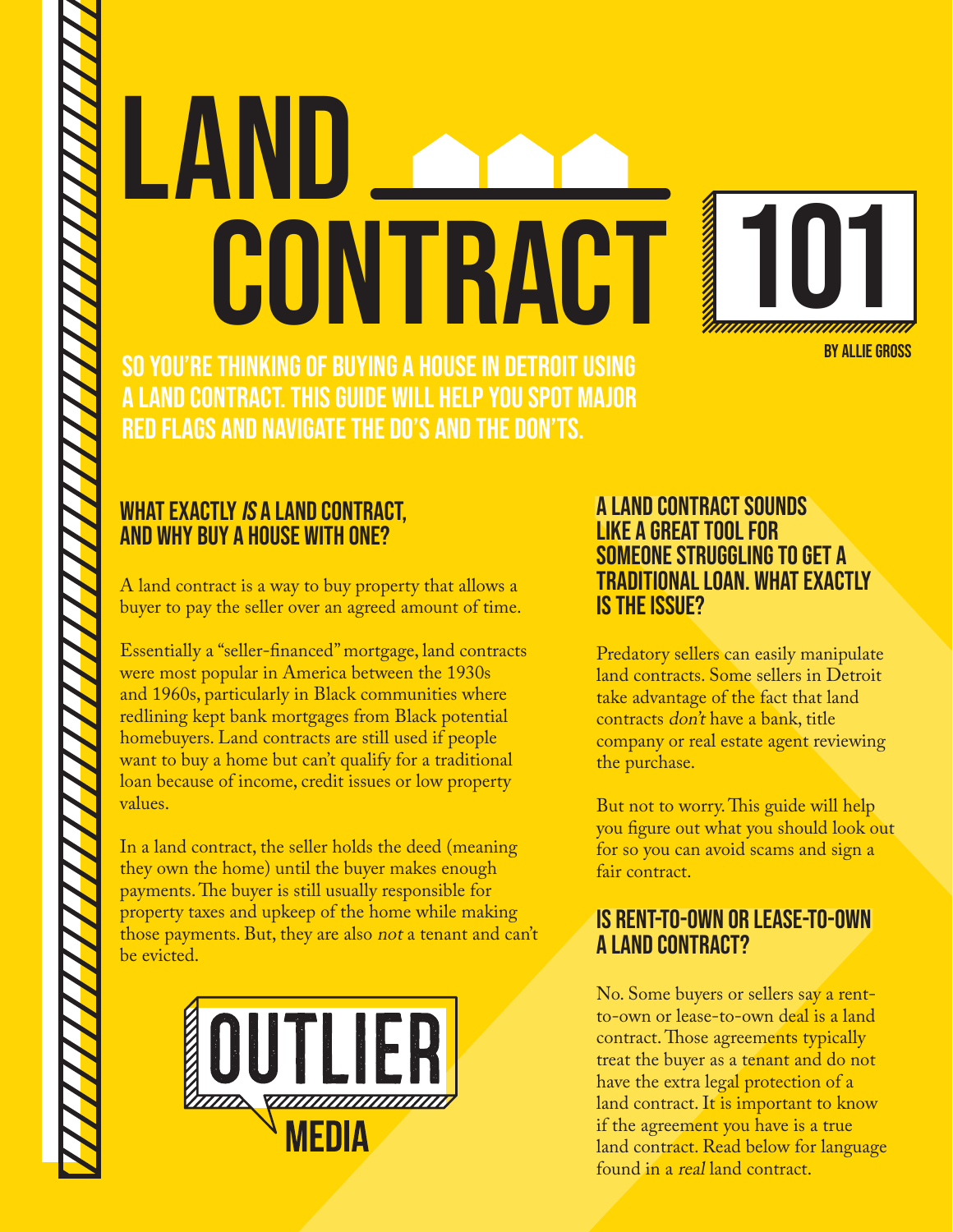# The BASIC Information that should be listed in a good land contract

- **1**) The address. This should include the **1** property address and the correct legal description of the property's lot and block number. **The seller's name.** If this is a company, the 2
	- person who signed should have the authority to do so. Check Michigan's [LARA business entity](https://cofs.lara.state.mi.us/SearchApi/Search/Search)  [database](https://cofs.lara.state.mi.us/SearchApi/Search/Search) to confirm the signer is a registered agent of a company.
- **The buyer's name.** This can include more than one name.

 **Confirmation of title.** The document should spell out 4 that the buyer gets an "equitable title" and will get a general warranty deed after all payments are made. That deed needs to be signed over by the seller to the buyer and filed with the Register of Deeds. **Space for a notary to sign.**



# What to get in writing

1

- **Purchase price.** What is the total amount the buyer must pay before they can get the deed?
- **Payments and length of a contract.** Get all the expected costs in writing. What are the monthly payments and how many payments are needed to hit the purchase price? Is a down payment required? What about a "balloon payment" (which is a large extra final payment)? 2
- **Interest rates.** Some land contracts have monthly interest rates. Interest rates are added on top of monthly payments and cannot exceed 11% in Michigan. In 2021, the average interest rate was 2.96% for a 30-year fixed-rate traditional mortgage in the state. 3
- **Final total price.** If the sale comes with interest, the total amount you pay will be more than the purchase price. Make sure you know and understand what the final total price will be. 4
- **Who is responsible for upkeep, property taxes and utilities?** Normally, the buyer is responsible for these costs, but get it in writing. Before signing anything, find out if there are outstanding property taxes or utility bills. (More on how to do that in the Homework section of this guide.) 5
- **Home Insurance.** Many land contracts require the buyer or seller to have home insurance. The party responsible for paying the insurance should be in the contract. 6
- **Forfeiture.** The forfeiture clause explains how a buyer could default on the contract. Read this carefully. Some land contracts have an "Acceleration Clause" that requires the buyer to pay the full balance owed immediately if they default — be aware if your land contract has this. 7

#### Speaking of the forfeiture clause, now is a good time to remember you — a land contract buyer — are not a tenant or a renter! Why does this matter?

Tenants can be evicted. Land contract buyers cannot. If a buyer falls behind on payments and the seller wants to void the land contract, they have to file a forfeiture action. Those come with more protections than an eviction notice.

Michigan tenants get one week's notice before an eviction can be filed with the courts. A land contract forfeiture requires two weeks. In an eviction case, the tenant has 10 days to pay what they owe. A land contract forfeiture action gives a buyer 90 days, or 180 days if 50% of the purchase price has already been paid by the time the case goes to court.



**N** LAND CONTRACT BUYER

**Z** TENANT

- 90

,,,,,,,

**111** 

180\*